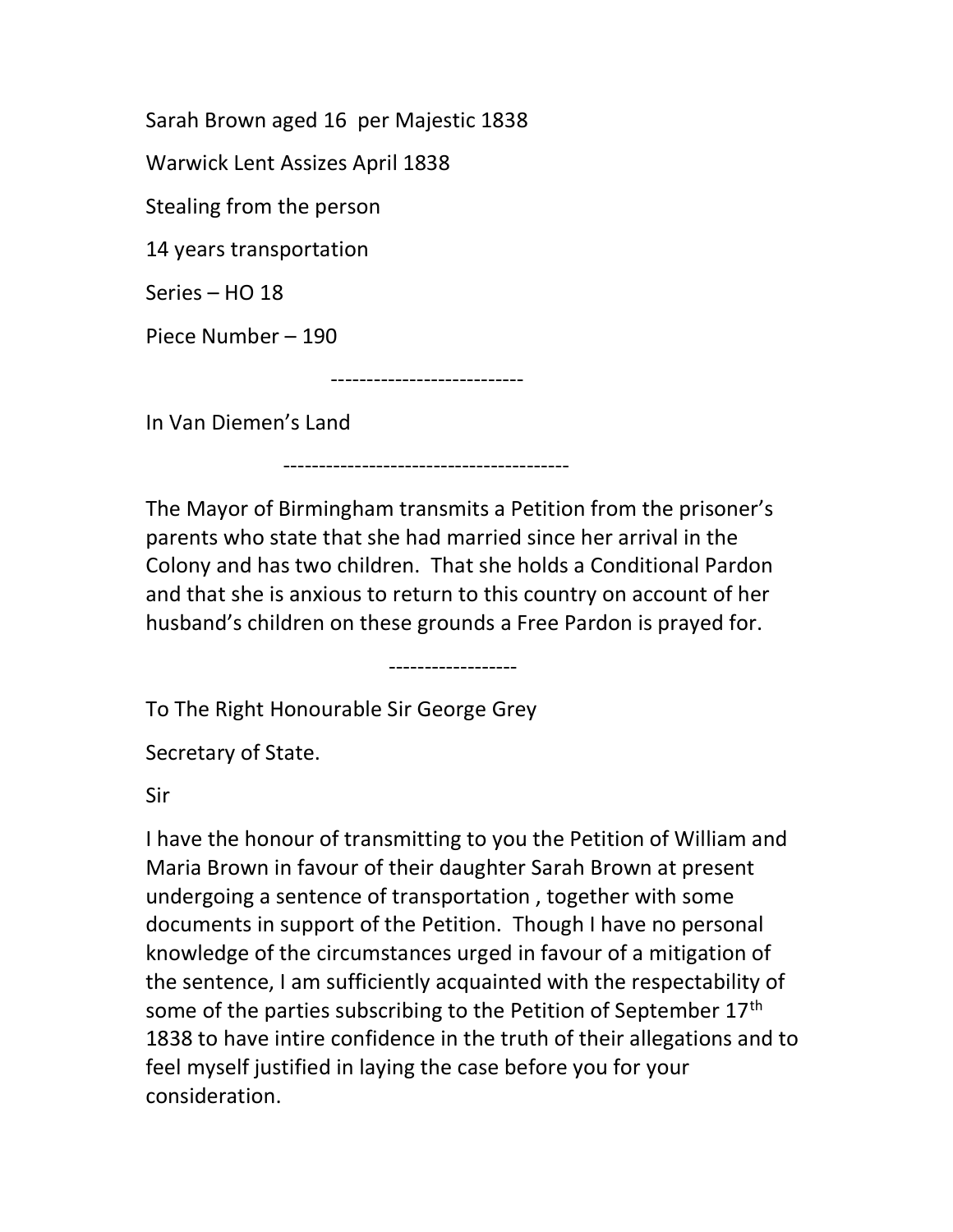I have the Honour to be

Sir

Your Most obedient servant

Robert [Martineau]

Mayor.

---------------------

To The Right Honourable Sir George Grey Secretary of State for the Home Department.

The humble Petition of WILLIAM BROWN and MARIA BROWN of No 15 Court Thorp Street in the Borough of Birmingham in the County of Warwick.

Sheweth

That your Petitioners are the unhappy parents of Sarah Brown, who at the early age of 16 years was convicted at Warwick Lent Assizes for 1838 for having in her possession seven sovereigns, the property of one William Wood, the Prosecutor, who stated that he had lost a sum of that amount whilst in company with another young woman of the name of Elizabeth Jones, the person who actually robbed him.

That the prisoner though so young was for this offence sentenced to 14 years transportation.

That in the year 1838 the Petition hereunto annexed was prepared signed and intended to be presented to the then Secretary of State for the Home Department and in such Petition all the facts and circumstances of the case are fully set forth, to which document your Petitioners now humbly and respectfully beg leave to refer you.

That the prisoner was transferred in the year 1838 and has served about 8 years and had now about 6 years to serve of the term of transportation.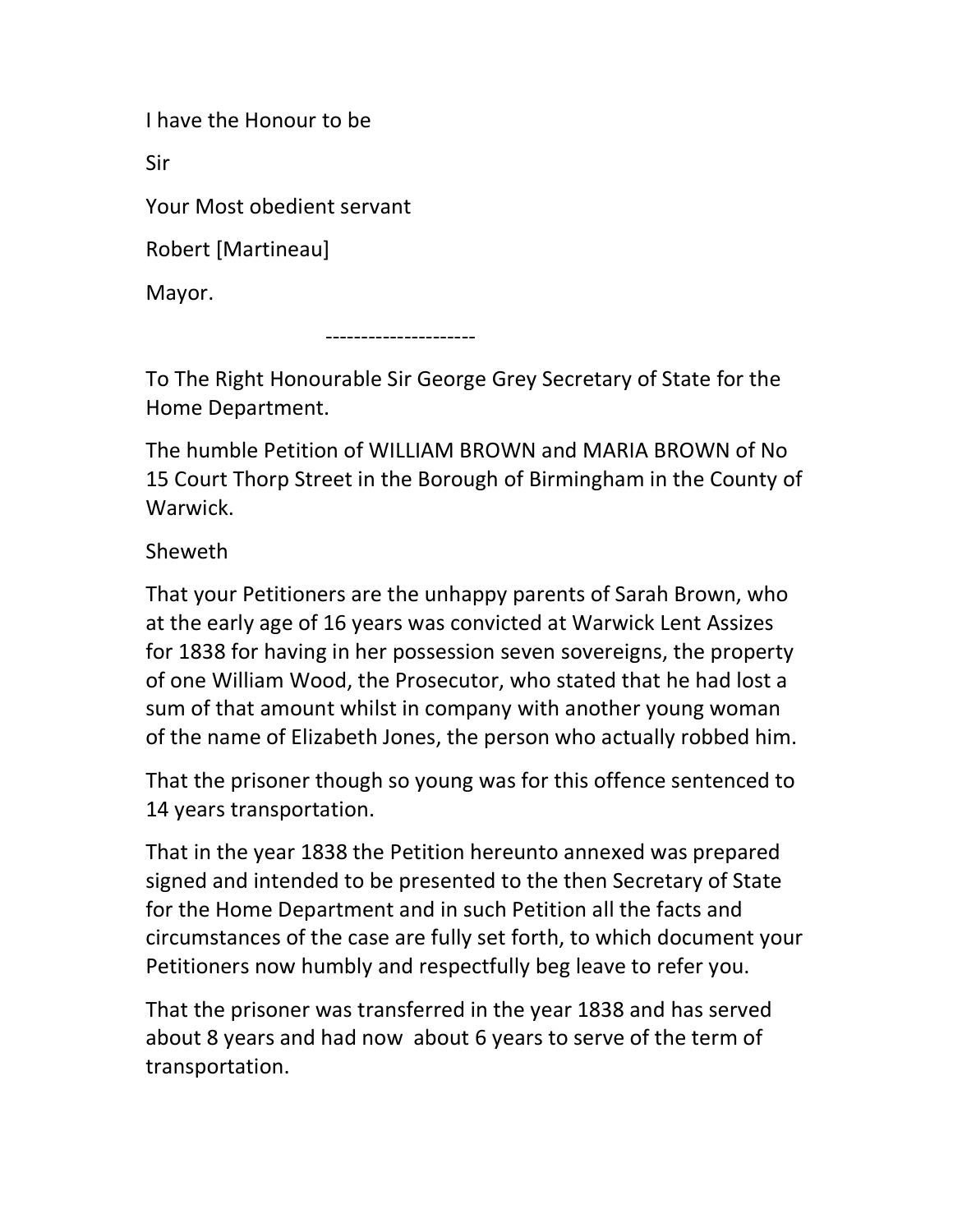That she had married in the Colony to one Charles Kerslake of the ship "Majestic" of Launceston and has two children.

That she has during her servitude conducted herself most creditably in the Colony and on the  $17<sup>th</sup>$  April last the Lieutenant Governor General was pleased to recommend her for a conditional pardon and she is now become very anxious to return to England on account of her husband and children.

That in humble testimony of their own respectability your Petitioners mention to you Sir, the simple but strong fact that they have been tenants of one Landlady for 23 years, and that your Petitioner William Brown has been in the employ of one Master for 30 years as the annexed Certificates will testify.

That if you Sir, would deign to pursue the annexed letter from their daughter and her husband your Petitioners venture to think that a [tone] and spirit pervade it which will give you a fair and genuine specimen of the creditable feelings of the writers.

Your Petitioners therefore moist humbly pray and implore you to take their daughter's case into your merciful consideration to remember that she was almost a child when she was convicted and sentenced to an unusually long term of transportation, that she was led into the Prosecutor's companion, that the Prosecutor himself to a certain extant exonerates her ; that her conduct in the Colony had been favourably noticed by the Governor General and that she had married respectfully and had a young family: add to these consideration the advanced aged of her parents your Petitioners, and the probability if pardon is delayed of their never seeing her again – and your Petitioners venture to hope that they have not Partitioned you in vain.

And your Petitioner will ever pray.

The mark x of William Brown

Maria Brown.